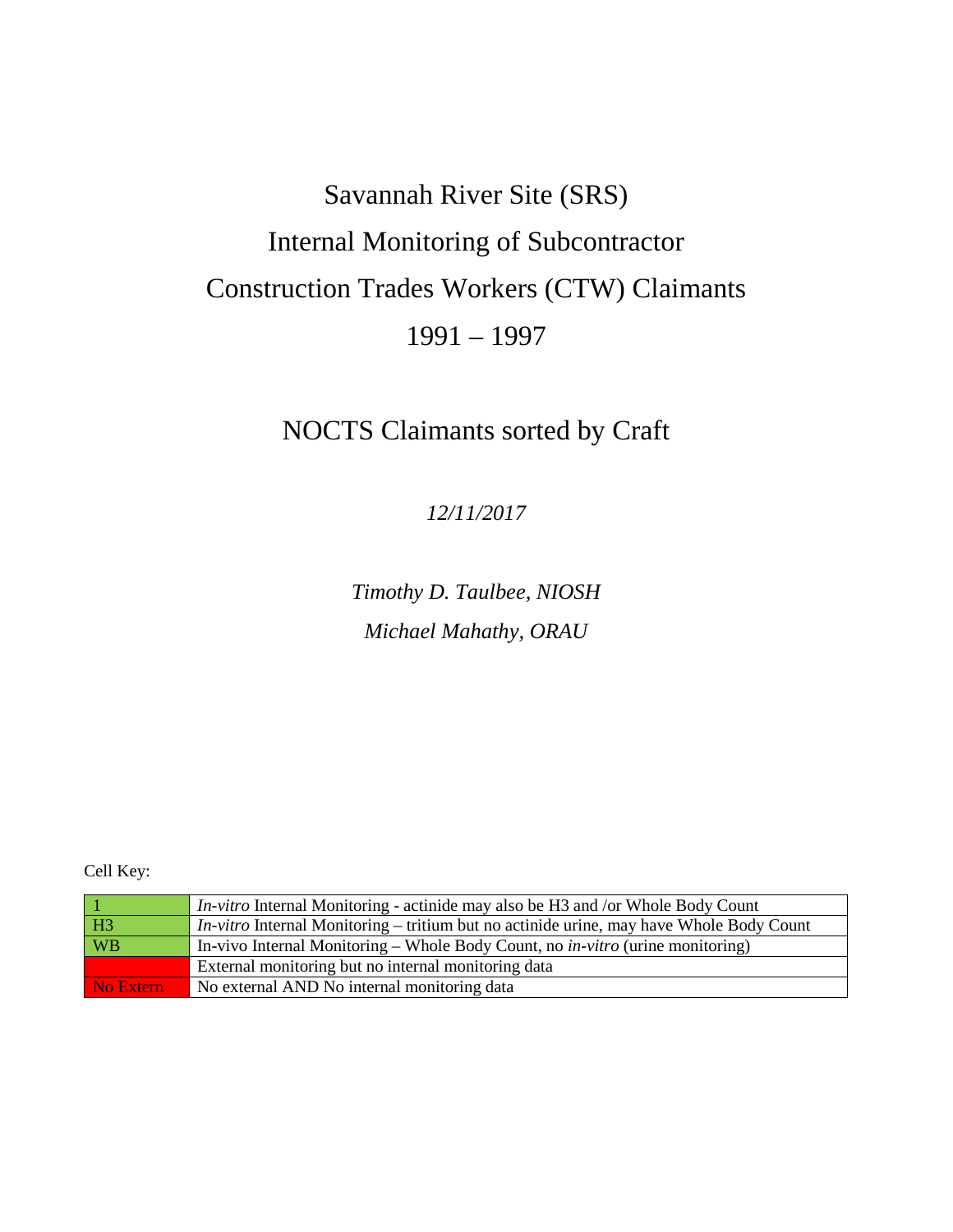| Contractor                 | Craft       | 1991           | 1992           | 1993           | 1994         | 1995           | 1996           | 1997         |
|----------------------------|-------------|----------------|----------------|----------------|--------------|----------------|----------------|--------------|
| <b>BSRI/E&amp;PD</b>       | Boilermaker | H <sub>3</sub> | 1              | 1              | 1            | <b>WB</b>      |                | <b>WB</b>    |
| BSRI/Boilermaker           | Boilermaker | $\mathbf{1}$   | $\mathbf{1}$   | <b>WB</b>      |              | No extern      | No extern      |              |
| <b>BSRI</b>                | Boilermaker | $\mathbf{1}$   | <b>WB</b>      |                |              |                |                |              |
| <b>BSRI/Boilermaker</b>    | Boilermaker | <b>WB</b>      | <b>WB</b>      | <b>WB</b>      | <b>WB</b>    | H <sub>3</sub> | H <sub>3</sub> |              |
| <b>BSRI</b>                | Boilermaker | <b>WB</b>      |                |                |              |                |                |              |
| Const                      | Boilermaker | <b>WB</b>      |                |                |              |                |                |              |
| unknown                    | Boilermaker | $\mathbf{1}$   | $\mathbf{1}$   | No extern      |              |                |                |              |
| Bechtel                    | Boilermaker | $\,1\,$        | $\mathbf{1}$   | $\mathbf{1}$   | No extern    |                |                | <b>WB</b>    |
| <b>BSRI</b>                | Boilermaker | <b>WB</b>      | $\mathbf{1}$   | $\mathbf{1}$   | $\mathbf{1}$ |                |                |              |
| <b>BSRI</b>                | Boilermaker | $\mathbf{1}$   | $\mathbf{1}$   | $\mathbf{1}$   | 1            | $\mathbf{1}$   | No extern      | <b>WB</b>    |
| <b>BSRI</b>                | Boilermaker | $\mathbf{1}$   | $\mathbf{1}$   | H <sub>3</sub> |              |                |                |              |
| <b>BSRI</b>                | Boilermaker | $\bf{1}$       | $\mathbf{1}$   |                |              |                |                |              |
| BSRI/Carp                  | Carpenter   | $\mathbf{1}$   | $\mathbf{1}$   | $\mathbf{1}$   | $\mathbf{1}$ | $\mathbf{1}$   | $\mathbf{1}$   | $\mathbf{1}$ |
| BSRI/Carp                  | Carpenter   | $\mathbf{1}$   | $\mathbf{1}$   | $\mathbf{1}$   |              |                |                |              |
| BSRI/Carp                  | Carpenter   | <b>WB</b>      | $\mathbf{1}$   | H <sub>3</sub> | <b>WB</b>    | <b>WB</b>      |                |              |
| BSRI/Carp                  | Carpenter   | $\mathbf{1}$   | $\mathbf{1}$   | $\mathbf{1}$   | $\mathbf{1}$ | $\mathbf{1}$   | $\mathbf{1}$   | $\mathbf{1}$ |
| Bechtel                    | Carpenter   | $\mathbf{1}$   |                |                |              |                |                |              |
| BSRI/Const                 | Carpenter   | H <sub>3</sub> | 1              |                |              |                |                |              |
| BSRI/Carp                  | Carpenter   | H <sub>3</sub> | $\mathbf{1}$   | <b>WB</b>      | No extern    | No extern      |                |              |
| Const                      | Carpenter   |                | No extern      | No extern      |              |                |                |              |
| BSRI/Carp                  | Carpenter   | $\mathbf{1}$   | H <sub>3</sub> | <b>WB</b>      |              |                |                |              |
| BSRI/Carp                  | Carpenter   | $\bf{1}$       | $\mathbf{1}$   | H <sub>3</sub> | <b>WB</b>    |                |                |              |
| BSRI/Carp                  | Carpenter   | $\mathbf{1}$   | $\mathbf{1}$   | $\mathbf{1}$   |              |                |                |              |
| BSRI/Carp                  | Carpenter   | $\mathbf{1}$   | H <sub>3</sub> |                |              |                |                |              |
| BSRI/Carp                  | Carpenter   | $\mathbf{1}$   | <b>WB</b>      | $\mathbf{1}$   |              |                |                |              |
| BSRI/Carp                  | Carpenter   | $\bf{1}$       | $\mathbf{1}$   | <b>WB</b>      |              |                |                |              |
| BSRI/Carp                  | Carpenter   | 1              | $\mathbf{1}$   | $\mathbf{1}$   | $\mathbf{1}$ | No extern      |                |              |
| unknown                    | Carpenter   |                |                |                |              | No extern      | No extern      |              |
| BSRI/Carp                  | Carpenter   | 1              | $\mathbf{1}$   | 1              | $\mathbf{1}$ | $\mathbf{1}$   | $\mathbf{1}$   | $\mathbf{1}$ |
| BSRI/Carp                  | Carpenter   | $\mathbf{1}$   | $\mathbf{1}$   | <b>WB</b>      | <b>WB</b>    | <b>WB</b>      | No extern      | No extern    |
| BSRI/Carp                  | Carpenter   | H3             | 1              | <b>WB</b>      |              |                |                |              |
| BSRI/Carp                  | Carpenter   |                | $\mathbf{1}$   | $\mathbf{1}$   |              |                |                |              |
| Const                      | Carpenter   | $\mathbf{1}$   |                |                |              |                |                |              |
| BSRI/Carp                  | Carpenter   | $\mathbf{1}$   | $\mathbf{1}$   | $\mathbf{1}$   |              |                |                |              |
| <b>BSRI</b>                | Carpenter   | $\mathbf{1}$   | $\,1\,$        | $\mathbf{1}$   | $\mathbf{1}$ | $\mathbf{1}$   | $\mathbf{1}$   | $\mathbf{1}$ |
| <b>BSRI</b>                | Carpenter   | H <sub>3</sub> | $\mathbf{1}$   | $\mathbf{1}$   | <b>WB</b>    |                |                |              |
| <b>BSRI</b>                | Carpenter   | <b>WB</b>      | <b>WB</b>      | <b>WB</b>      |              |                |                |              |
| <b>RD</b> Brown            | Carpenter   | No extern      | No extern      | No extern      | No extern    | No extern      | No extern      |              |
| Contractors<br><b>BSRI</b> | Carpenter   | $\mathbf{1}$   | <b>WB</b>      | <b>WB</b>      | No extern    |                |                |              |
| <b>BSRI</b>                | Carpenter   | H3             | $\mathbf{1}$   | $\mathbf{1}$   | $\mathbf{1}$ | <b>WB</b>      |                |              |
| <b>BSRI</b>                | Carpenter   |                | H <sub>3</sub> | H3             | H3           | $\mathbf{1}$   | $\mathbf{1}$   | $\mathbf{1}$ |
| <b>Bell Alantic</b>        | Carpenter   | No extern      |                |                |              |                |                |              |
| <b>BSRI</b>                | Carpenter   | <b>WB</b>      | H3             | H3             |              |                |                |              |
| BSRI/Carp                  | Carpenter   | $\mathbf{1}$   | $\mathbf{1}$   | $\mathbf{1}$   | $\mathbf{1}$ | <b>WB</b>      |                |              |
| Bechtel                    | Carpenter   | $\mathbf{1}$   | $\mathbf{1}$   | <b>WB</b>      | <b>WB</b>    |                | <b>WB</b>      | <b>WB</b>    |
| <b>BSRI/Const</b>          | Concrete    | $\mathbf{1}$   | $\mathbf{1}$   | <b>WB</b>      | No extern    | No extern      | No extern      |              |
|                            | Concrete    |                | H3             |                |              |                |                |              |
| unknown                    |             | $\mathbf{1}$   |                |                | $\mathbf{1}$ |                |                |              |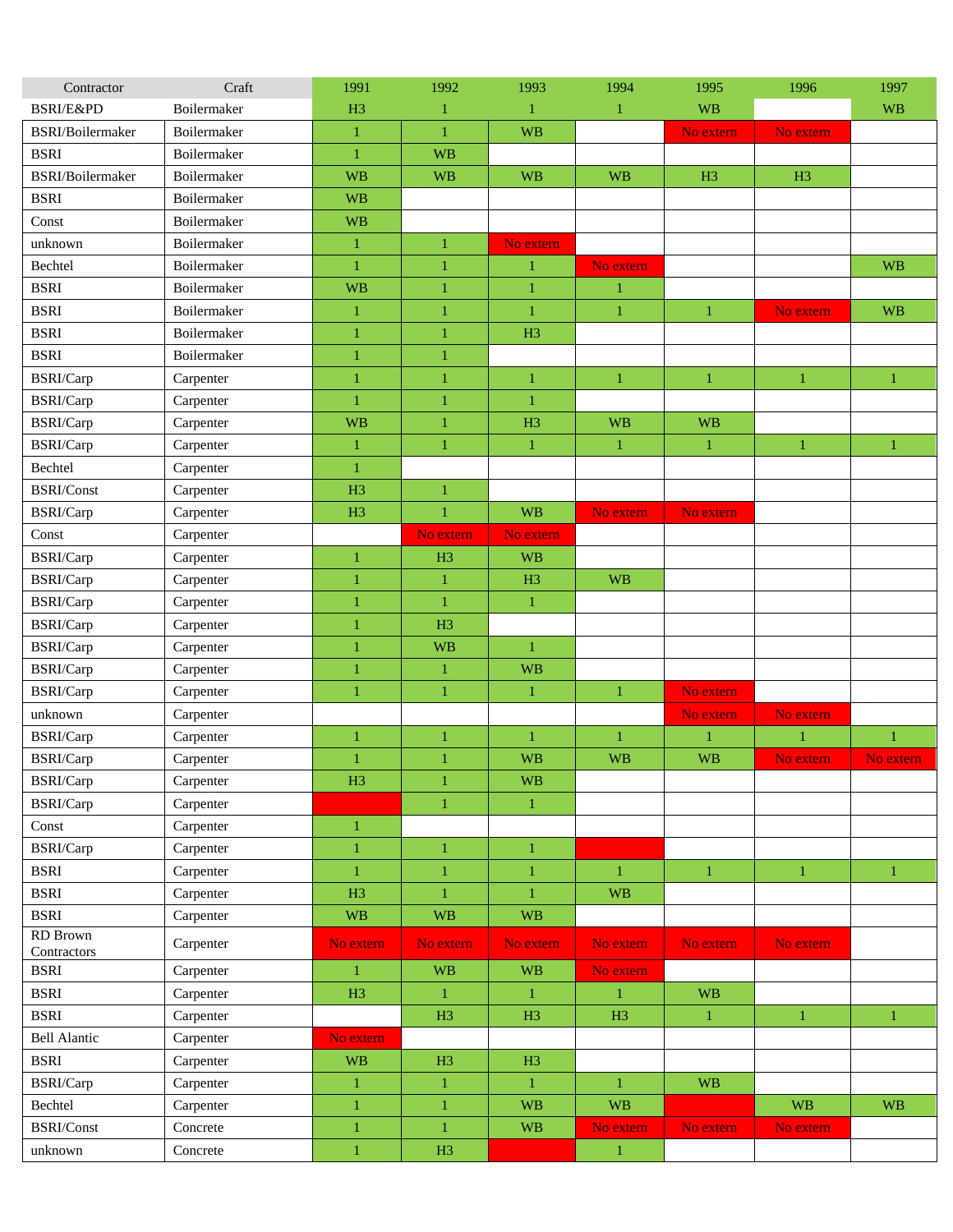| Contractor         | Craft       | 1991           | 1992         | 1993           | 1994         | 1995             | 1996         | 1997         |
|--------------------|-------------|----------------|--------------|----------------|--------------|------------------|--------------|--------------|
| <b>BSRI</b>        | Concrete    | $\mathbf{1}$   | $\mathbf{1}$ |                |              |                  |              |              |
| <b>BSRI/Trans</b>  | Driver      | $\mathbf{1}$   | $\mathbf{1}$ | $\mathbf{1}$   | $\mathbf{1}$ | <b>WB</b>        |              |              |
| <b>BSRI/Trans</b>  | Driver      | $\mathbf{1}$   | $\mathbf{1}$ | $\mathbf{1}$   | <b>WB</b>    |                  |              |              |
| Const              | Driver      | 1              | $\mathbf{1}$ | $\mathbf{1}$   |              | No extern        |              |              |
| Const              | Driver      | <b>WB</b>      | $\mathbf{1}$ | $\mathbf{1}$   |              |                  |              |              |
| <b>BSRI/Trans</b>  | Driver      | <b>WB</b>      | $\mathbf{1}$ | $\mathbf{1}$   | <b>WB</b>    | <b>WB</b>        |              |              |
| Const              | Driver      | $\mathbf{1}$   | $\mathbf{1}$ |                |              |                  |              |              |
| unknown            | Driver      | No extern      | No extern    |                |              |                  |              |              |
| Const              | Driver      | <b>WB</b>      |              |                |              |                  |              |              |
| Bechtel            | Driver      | $\mathbf{1}$   | $\mathbf{1}$ |                |              |                  |              |              |
| <b>BSRI/Trans</b>  | Driver      | <b>WB</b>      |              |                |              |                  |              |              |
| <b>BSRI</b>        | Driver      | $\,1\,$        | $\mathbf{1}$ | H <sub>3</sub> |              |                  |              |              |
| <b>Blue Circle</b> | Driver      | $\mathbf{1}$   | <b>WB</b>    | <b>WB</b>      | <b>WB</b>    | <b>WB</b>        |              | No extern    |
| <b>BSRI/Trans</b>  | Driver      | <b>WB</b>      | <b>WB</b>    | <b>WB</b>      |              |                  |              |              |
| <b>BSRI/Trans</b>  | Driver      | $\mathbf{1}$   | $\mathbf{1}$ | <b>WB</b>      | <b>WB</b>    | <b>WB</b>        | <b>WB</b>    | <b>WB</b>    |
| <b>BSRI/Driver</b> | Driver      | $\mathbf{1}$   | $\mathbf{1}$ | $\mathbf{1}$   | $\mathbf{1}$ |                  |              |              |
| unknown            | Driver      | No extern      | No extern    | No extern      |              |                  |              |              |
| <b>BSRI/Elect</b>  | Electrician | $\mathbf{1}$   | $\mathbf{1}$ | $\mathbf{1}$   | $\mathbf{1}$ | $\mathbf{1}$     |              |              |
| <b>BSRI/Elect</b>  | Electrician | 1              | $\mathbf{1}$ | <b>WB</b>      | <b>WB</b>    |                  | <b>WB</b>    |              |
| <b>BSRI/Elect</b>  | Electrician | $\mathbf{1}$   | $\mathbf{1}$ |                |              |                  |              |              |
| <b>BSRI/Elect</b>  | Electrician | H <sub>3</sub> |              |                |              |                  |              |              |
| <b>BSRI/Elect</b>  | Electrician | $\mathbf{1}$   | $\mathbf{1}$ | <b>WB</b>      |              |                  |              |              |
| Const              | Electrician | H <sub>3</sub> |              |                |              |                  |              |              |
| Const              | Electrician | $\mathbf{1}$   |              |                |              |                  |              |              |
| <b>BSRI/Elect</b>  | Electrician | $\mathbf{1}$   | $\mathbf{1}$ | 1              |              |                  |              |              |
| <b>BSRI/Elect</b>  | Electrician | H <sub>3</sub> | <b>WB</b>    | <b>WB</b>      |              | <b>WB</b>        | No extern    | No extern    |
| <b>BSRI/Elect</b>  | Electrician | $\mathbf{1}$   | $\mathbf{1}$ |                |              |                  |              |              |
| <b>BSRI/Elect</b>  | Electrician | $\mathbf{1}$   | $\mathbf{1}$ | H <sub>3</sub> |              |                  |              |              |
| Bechtel            | Electrician | H <sub>3</sub> |              |                |              |                  |              |              |
| <b>BSRI/Elect</b>  | Electrician | <b>WB</b>      | <b>WB</b>    | <b>WB</b>      |              |                  |              |              |
| <b>BSRI/Elect</b>  | Electrician | H3             | 1            | <b>WB</b>      |              |                  |              |              |
| Const              | Electrician | <b>WB</b>      |              |                |              |                  |              |              |
| Const              | Electrician | H3             |              |                |              |                  |              |              |
| <b>BSRI/Elect</b>  | Electrician | $\mathbf{1}$   | $\mathbf{1}$ | $\mathbf{1}$   |              |                  |              |              |
| <b>BSRI/Elect</b>  | Electrician | $\mathbf{1}$   | $\mathbf{1}$ | $\mathbf{1}$   |              |                  |              |              |
| Const              | Electrician | $\mathbf{1}$   |              |                |              |                  |              |              |
| <b>BSRI/Elect</b>  | Electrician | 1              | $\mathbf{1}$ | <b>WB</b>      |              |                  |              |              |
| <b>BSRI/Elect</b>  | Electrician | $\mathbf{1}$   | $\mathbf{1}$ | $\mathbf{1}$   | <b>WB</b>    | <b>WB</b>        |              |              |
| <b>BSRI</b>        | Electrician | $\mathbf{1}$   | H3           |                |              | <b>WB</b>        | <b>WB</b>    |              |
| <b>BSRI/Elect</b>  | Electrician | H3             |              | No extern      | <b>WB</b>    | <b>WB</b>        | No extern    | No extern    |
| Const              | Electrician | <b>WB</b>      |              |                |              | No extern        | No extern    | No extern    |
| Const              | Electrician | No extern      | No extern    | No extern      |              |                  |              |              |
| <b>BSRI/Elect</b>  | Electrician | $\mathbf{1}$   | $\mathbf{1}$ | $\mathbf{1}$   | $\mathbf{1}$ | $\boldsymbol{1}$ |              |              |
| Const              | Electrician | H3             |              |                |              |                  |              |              |
| Const              | Electrician | $\mathbf{1}$   |              |                |              |                  |              |              |
| Const              | Electrician | $\mathbf{1}$   |              |                |              |                  |              |              |
| Const              | Electrician | H <sub>3</sub> |              |                |              |                  |              |              |
| <b>BSRI/Elect</b>  | Electrician | $\mathbf{1}$   | $\mathbf{1}$ | $\mathbf{1}$   | $\mathbf{1}$ | $\mathbf{1}$     | $\mathbf{1}$ | $\mathbf{1}$ |
| Const              | Electrician | No extern      | No extern    | No extern      |              |                  |              |              |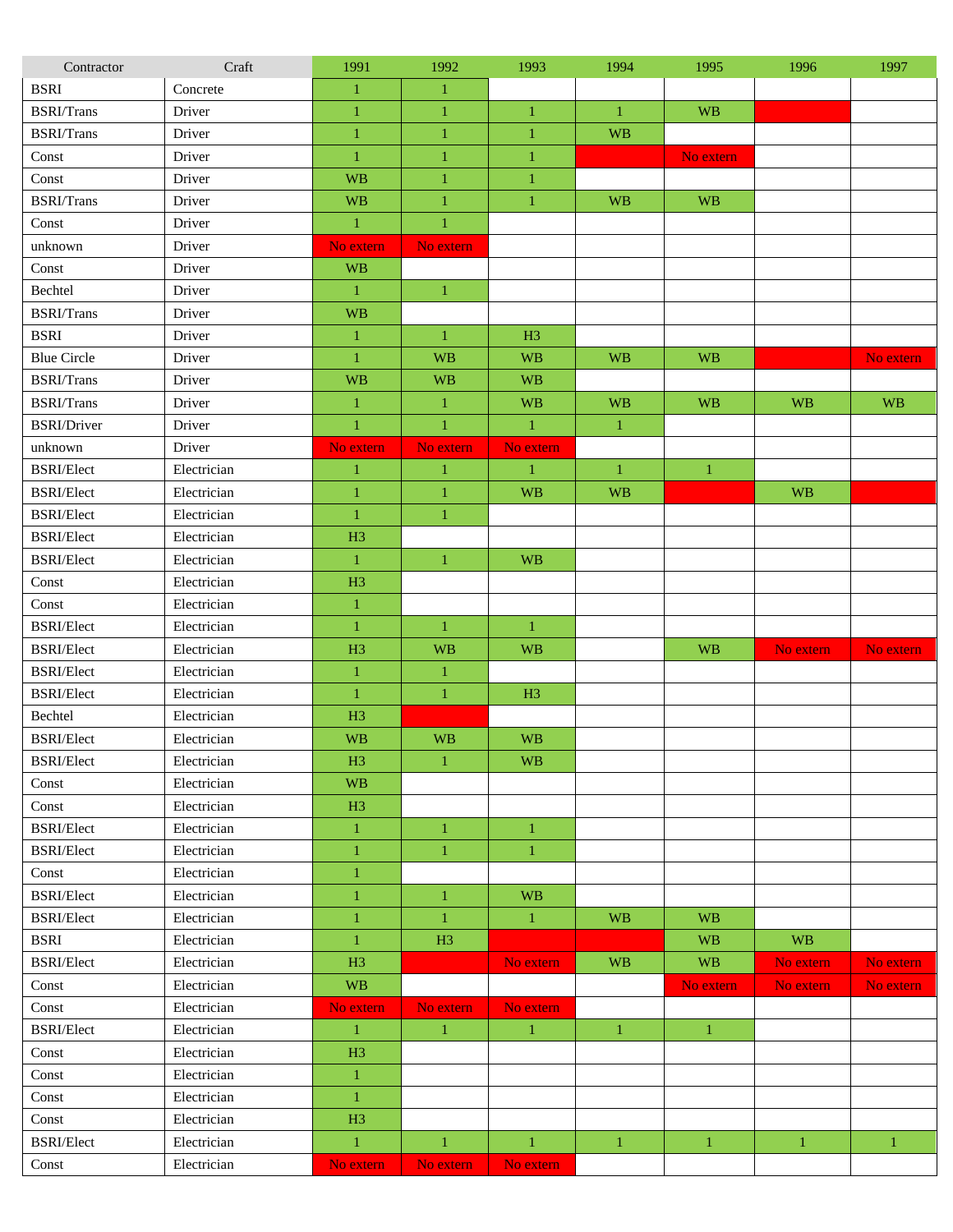| Contractor                | Craft       | 1991           | 1992           | 1993           | 1994           | 1995           | 1996           | 1997           |
|---------------------------|-------------|----------------|----------------|----------------|----------------|----------------|----------------|----------------|
| <b>BSRI/Elect</b>         | Electrician | $\mathbf{1}$   | $\mathbf{1}$   | $\mathbf{1}$   |                | <b>WB</b>      |                |                |
| <b>BSRI/Elect</b>         | Electrician | No extern      | $\mathbf{1}$   | No extern      | <b>WB</b>      | <b>WB</b>      |                |                |
| Unknown                   | Electrician |                |                |                | No extern      | No extern      |                |                |
| <b>BSRI/Elect</b>         | Electrician | $\mathbf{1}$   | $\mathbf{1}$   | $\mathbf{1}$   |                |                |                |                |
| <b>BSRI/Elect</b>         | Electrician | $\mathbf{1}$   | $\mathbf{1}$   | 1              | <b>WB</b>      | $\mathbf{1}$   | 1              |                |
| <b>BSRI/Elect</b>         | Electrician | $\bf{1}$       | $\mathbf{1}$   | $\mathbf{1}$   | $\mathbf{1}$   | $\mathbf{1}$   | $\mathbf{1}$   | $\mathbf{1}$   |
| <b>BSRI/Elect</b>         | Electrician | $\,1$          | $\mathbf{1}$   | $\mathbf{1}$   |                |                |                |                |
| Const                     | Electrician | $\mathbf{1}$   |                |                |                |                |                |                |
| <b>BSRI/Elect</b>         | Electrician | $\mathbf{1}$   | $\mathbf{1}$   | $\mathbf{1}$   | $\mathbf{1}$   | $\mathbf{1}$   | H <sub>3</sub> | H <sub>3</sub> |
| <b>BSRI/Elect</b>         | Electrician | $\mathbf{1}$   | $\mathbf{1}$   | $\mathbf{1}$   | $\mathbf{1}$   |                |                |                |
| <b>BSRI/Elect</b>         | Electrician | $\mathbf{1}$   | <b>WB</b>      | <b>WB</b>      | <b>WB</b>      | <b>WB</b>      |                |                |
| <b>BSRI/Elect</b>         | Electrician | <b>WB</b>      | H <sub>3</sub> | H <sub>3</sub> | <b>WB</b>      | <b>WB</b>      | <b>WB</b>      |                |
| <b>BSRI/Elect</b>         | Electrician | $\mathbf{1}$   | <b>WB</b>      | $\mathbf{1}$   | $\mathbf{1}$   | <b>WB</b>      | 1              | $\mathbf{1}$   |
| <b>BSRI</b>               | Electrician | H <sub>3</sub> | $\mathbf{1}$   |                |                |                | $\mathbf{1}$   | $\mathbf{1}$   |
| Const                     | Electrician | H3             |                |                |                |                |                |                |
| <b>BSRI/Elect</b>         | Electrician | <b>WB</b>      | $\mathbf{1}$   | <b>WB</b>      | <b>WB</b>      | <b>WB</b>      | No extern      | No extern      |
| <b>BSRI/Elect</b>         | Electrician | $\mathbf{1}$   | H <sub>3</sub> | <b>WB</b>      | No extern      | No extern      | No extern      |                |
| $\mathop{\mathsf{Const}}$ | Electrician | H3             |                |                |                |                |                |                |
| Const                     | Electrician | $\mathbf{1}$   | H <sub>3</sub> |                |                |                |                |                |
| <b>BSRI/Elect</b>         | Electrician | $\mathbf{1}$   | $\mathbf{1}$   | $\mathbf{1}$   | $\mathbf{1}$   | $\mathbf{1}$   | $\mathbf{1}$   | $\mathbf{1}$   |
| <b>BSRI/Elect</b>         | Electrician | H <sub>3</sub> | $\mathbf{1}$   |                |                | <b>WB</b>      |                | <b>WB</b>      |
| <b>BSRI/Elect</b>         | Electrician | No extern      |                | No extern      | $\mathbf{1}$   | <b>WB</b>      | <b>WB</b>      | $\mathbf{1}$   |
| <b>BSRI/Elect</b>         | Electrician | $\mathbf{1}$   | $\mathbf{1}$   | 1              | $\mathbf{1}$   |                |                |                |
| Const                     | Electrician | $\mathbf{1}$   |                |                |                |                |                |                |
| Bechtel                   | Electrician | $\mathbf{1}$   | $\mathbf{1}$   | $\mathbf{1}$   |                |                |                |                |
| <b>BSRI</b>               | Electrician |                |                |                |                | <b>WB</b>      | $\mathbf{1}$   | $\mathbf{1}$   |
| <b>BSRI/Elect</b>         | Electrician |                | $\mathbf{1}$   | $\mathbf{1}$   | <b>WB</b>      |                |                |                |
| $\mathop{\mathsf{Const}}$ | Electrician | $\mathbf{1}$   |                |                |                |                |                |                |
| <b>BSRI</b>               | Electrician |                | $\mathbf{1}$   |                |                |                |                |                |
| <b>BSRI/Elect</b>         | Electrician | <b>WB</b>      | $\mathbf{1}$   | <b>WB</b>      | $\mathbf{1}$   | $\mathbf{1}$   | 1              | $\mathbf{1}$   |
| Const                     | Electrician | H3             |                |                |                |                |                |                |
| <b>BSRI/Elect</b>         | Electrician | H3             | <b>WB</b>      | <b>WB</b>      |                | No extern      | <b>WB</b>      | $\mathbf{1}$   |
| <b>BSRI/Elect</b>         | Electrician | $\mathbf{1}$   | $\mathbf{1}$   |                |                |                |                |                |
| Const                     | Electrician | $\mathbf{1}$   |                |                |                |                |                |                |
| Const                     | Electrician | <b>WB</b>      | No extern      | No extern      |                |                |                |                |
| Const                     | Electrician | H3             |                |                |                |                |                |                |
| <b>BSRI/Elect</b>         | Electrician | H3             |                |                |                |                |                |                |
| <b>BSRI</b>               | Electrician | $\mathbf{1}$   | 1              | 1              | 1              | $\mathbf{1}$   | 1              | $\mathbf{1}$   |
| <b>BSRI</b>               | Electrician | $\mathbf{1}$   | H <sub>3</sub> | H <sub>3</sub> | H <sub>3</sub> | H <sub>3</sub> | No extern      | <b>WB</b>      |
| <b>BSRI</b>               | Electrician | $\mathbf{1}$   | $\mathbf{1}$   | $\mathbf{1}$   | $\mathbf{1}$   |                |                |                |
| <b>BSRI</b>               | Electrician | $\mathbf{1}$   | $\mathbf{1}$   | H <sub>3</sub> | <b>WB</b>      |                |                |                |
| <b>BSRI</b>               | Electrician | <b>WB</b>      | $\mathbf{1}$   | <b>WB</b>      | <b>WB</b>      | No extern      |                |                |
| <b>BSRI</b>               | Electrician | No extern      | <b>WB</b>      | <b>WB</b>      |                | <b>WB</b>      |                |                |
| Bechtel                   | Electrician | $\mathbf{1}$   |                |                |                |                |                |                |
| <b>BSRI</b>               | Electrician | $\mathbf{1}$   | $\mathbf{1}$   | $\mathbf{1}$   |                |                | <b>WB</b>      |                |
| Bechtel                   | Electrician | H <sub>3</sub> | H <sub>3</sub> | <b>WB</b>      |                |                |                |                |
| <b>BSRI/Const</b>         | Electrician | $\mathbf{1}$   | H <sub>3</sub> |                |                |                |                | $\mathbf{1}$   |
| $\mathop{\mathsf{Const}}$ | Electrician | $\mathbf{1}$   |                |                |                |                |                |                |
| <b>BSRI/Elect</b>         | Electrician | H3             | <b>WB</b>      | <b>WB</b>      |                | <b>WB</b>      | $\mathbf{1}$   | <b>WB</b>      |
|                           |             |                |                |                |                |                |                |                |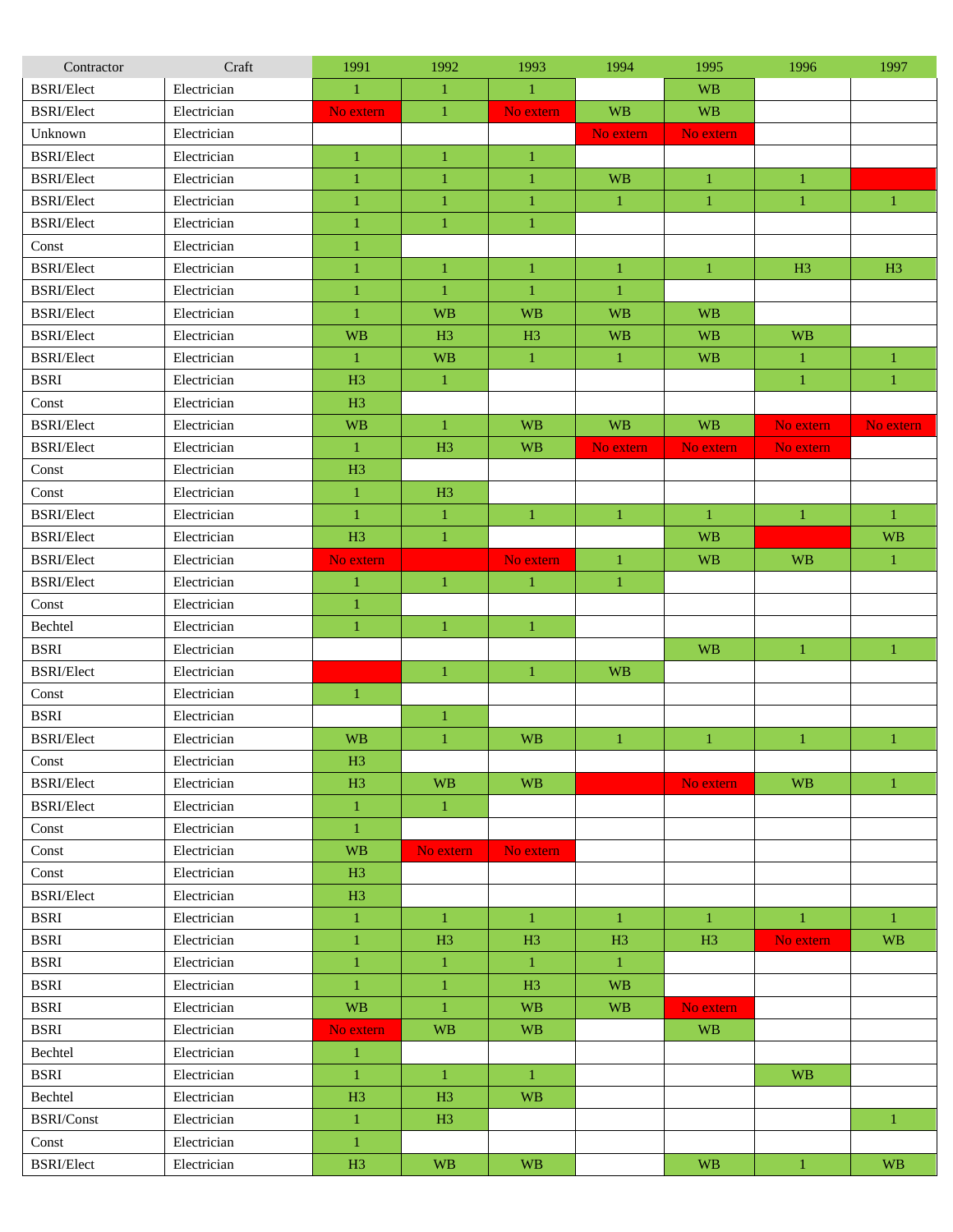| Contractor        | Craft           | 1991           | 1992           | 1993           | 1994           | 1995           | 1996           | 1997           |
|-------------------|-----------------|----------------|----------------|----------------|----------------|----------------|----------------|----------------|
| <b>BSRI/Elect</b> | Electrician     | $\mathbf{1}$   | $\mathbf{1}$   | $\mathbf{1}$   | No extern      | No extern      | No extern      | <b>WB</b>      |
| <b>BSRI/Elect</b> | Electrician     | H <sub>3</sub> | $\mathbf{1}$   | H <sub>3</sub> | <b>WB</b>      | <b>WB</b>      | 1              | $\mathbf{1}$   |
| <b>BSRI/Elect</b> | Electrician     | <b>WB</b>      | <b>WB</b>      | H <sub>3</sub> | $\mathbf{1}$   | <b>WB</b>      | <b>WB</b>      | <b>WB</b>      |
| <b>BSRI/HE</b>    | Heavy Equipment | $\mathbf{1}$   | $\mathbf{1}$   | H <sub>3</sub> | <b>WB</b>      | $\mathbf{1}$   | 1              | <b>WB</b>      |
| <b>BSRI/HE</b>    | Heavy Equipment | $\mathbf{1}$   | $\mathbf{1}$   | <b>WB</b>      | <b>WB</b>      | No extern      | No extern      | No extern      |
| Const             | Heavy Equipment |                |                |                | No extern      |                |                |                |
| <b>BSRI</b>       | Heavy Equipment | $\mathbf{1}$   | $\mathbf{1}$   | <b>WB</b>      |                |                |                |                |
| <b>BSRI/HE</b>    | Heavy Equipment | H <sub>3</sub> | $\mathbf{1}$   | <b>WB</b>      | <b>WB</b>      |                |                |                |
| <b>BSRI/HE</b>    | Heavy Equipment | <b>WB</b>      | $\mathbf{1}$   | $\mathbf{1}$   | $\mathbf{1}$   | $\mathbf{1}$   | $\mathbf{1}$   | $\mathbf{1}$   |
| <b>BSRI/HE</b>    | Heavy Equipment | $\mathbf{1}$   | $\mathbf{1}$   | 1              | <b>WB</b>      |                |                |                |
| <b>BSRI/HE</b>    | Heavy Equipment | $\mathbf{1}$   | <b>WB</b>      | <b>WB</b>      | <b>WB</b>      |                |                |                |
| Const             | Heavy Equipment | H <sub>3</sub> |                |                |                |                |                |                |
| <b>BSRI/HE</b>    | Heavy Equipment | H3             | <b>WB</b>      | <b>WB</b>      | <b>WB</b>      | <b>WB</b>      |                |                |
| <b>BSRI/HE</b>    | Heavy Equipment | $\mathbf{1}$   | $\mathbf{1}$   | $\mathbf{1}$   | $\mathbf{1}$   | $\mathbf{1}$   |                |                |
| <b>BSRI/HE</b>    | Heavy Equipment | $\mathbf{1}$   | $\mathbf{1}$   | 1              | $\mathbf{1}$   | $\mathbf{1}$   |                |                |
| <b>BSRI/HE</b>    | Heavy Equipment | $\mathbf{1}$   | $\mathbf{1}$   | 1              | 1              | <b>WB</b>      |                |                |
| <b>BSRI/HE</b>    | Heavy Equipment | $\mathbf{1}$   | $\mathbf{1}$   | $\mathbf{1}$   |                |                |                |                |
| SRA               | Heavy Equipment | No extern      | No extern      | No extern      |                |                |                |                |
| <b>BSRI</b>       | Heavy Equipment | $\mathbf{1}$   | $\mathbf{1}$   | H <sub>3</sub> | <b>WB</b>      | $\mathbf{1}$   | 1              |                |
| <b>SRA</b>        | Heavy Equipment | H <sub>3</sub> | H <sub>3</sub> | H <sub>3</sub> | <b>WB</b>      | $\mathbf{1}$   | $\mathbf{1}$   | $\mathbf{1}$   |
| <b>BSRI</b>       | Heavy Equipment | $\mathbf{1}$   | $\mathbf{1}$   | $\mathbf{1}$   | $\mathbf{1}$   |                |                |                |
| unknown           | Heavy Equipment |                |                |                | No extern      | No extern      |                |                |
| <b>BSRI/HE</b>    | Heavy Equipment | $\mathbf{1}$   | $\mathbf{1}$   | <b>WB</b>      | H <sub>3</sub> |                |                |                |
| <b>BSRI</b>       | Heavy Equipment | H3             | $\mathbf{1}$   | $\mathbf{1}$   | $\mathbf{1}$   | $\mathbf{1}$   | $\mathbf{1}$   | No extern      |
| <b>BSRI</b>       | Heavy Equipment | H3             | $\mathbf{1}$   | $\mathbf{1}$   | $\mathbf{1}$   | $\mathbf{1}$   | <b>WB</b>      | No extern      |
| <b>BSRI/INS</b>   | Insulator       | $\mathbf{1}$   | $\mathbf{1}$   | $\mathbf{1}$   | $\mathbf{1}$   | H <sub>3</sub> | <b>WB</b>      |                |
| <b>BSRI/INS</b>   | Insulator       | H <sub>3</sub> |                |                |                |                |                |                |
| <b>BSRI/INS</b>   | Insulator       | $\mathbf{1}$   | $\mathbf{1}$   | 1              | <b>WB</b>      |                |                |                |
| Const             | Insulator       | $\mathbf{1}$   | $\mathbf{1}$   | 1              | No extern      | No extern      | No extern      | H3             |
| <b>BSRI/INS</b>   | Insulator       | <b>WB</b>      | $\mathbf{1}$   | $\mathbf{1}$   | $\mathbf{1}$   | $\mathbf{1}$   | $\mathbf{1}$   | $\mathbf{1}$   |
| Const             | Insulator       | $\mathbf{1}$   |                |                |                |                |                |                |
| <b>BSRI/INS</b>   | Insulator       | <b>WB</b>      | $\mathbf{1}$   | <b>WB</b>      | No extern      |                |                |                |
| Bechtel           | Insulator       | No extern      | <b>WB</b>      |                |                | No extern      |                |                |
| <b>BSRI/INS</b>   | Insulator       | $\mathbf{1}$   | $\mathbf{1}$   | $\mathbf{1}$   | $\mathbf{1}$   | $\mathbf{1}$   | $\mathbf{1}$   | $\mathbf{1}$   |
| <b>BSRI/INS</b>   | Insulator       | <b>WB</b>      | WB             | <b>WB</b>      | <b>WB</b>      | <b>WB</b>      | <b>WB</b>      | <b>WB</b>      |
| <b>BSRI/INS</b>   | Insulator       | $\mathbf{1}$   | $\mathbf{1}$   | <b>WB</b>      | <b>WB</b>      | <b>WB</b>      |                | $\mathbf{1}$   |
| <b>BSRI/INS</b>   | Insulator       | $\mathbf{1}$   | $\mathbf{1}$   | $\mathbf{1}$   | $\mathbf{1}$   | H <sub>3</sub> | H <sub>3</sub> | No extern      |
| Bechtel           | Insulator       | H3             | H <sub>3</sub> |                |                |                |                |                |
| <b>BSRI</b>       | Insulator       | $\mathbf{1}$   | $\mathbf{1}$   | $\mathbf{1}$   | $\mathbf{1}$   | $\mathbf{1}$   | $\mathbf{1}$   | H <sub>3</sub> |
| Const             | Insulator       | $\mathbf{1}$   |                |                |                |                |                |                |
| <b>BSRI/IW</b>    | Iron Worker     | $\mathbf{1}$   | $\mathbf{1}$   | <b>WB</b>      | $\mathbf{1}$   |                |                |                |
| <b>BSRI/IW</b>    | Iron Worker     | <b>WB</b>      | $\mathbf{1}$   | H <sub>3</sub> | <b>WB</b>      |                | <b>WB</b>      |                |
| <b>BSRI/IW</b>    | Iron Worker     |                |                | $\mathbf{1}$   |                |                |                |                |
| <b>BSRI/IW</b>    | Iron Worker     | $\mathbf{1}$   | $\mathbf{1}$   | <b>WB</b>      |                |                |                |                |
| Marley Cooling    | Iron Worker     | No extern      | No extern      |                |                |                |                | No extern      |
|                   | Iron Worker     | H3             | $\mathbf{1}$   |                |                |                |                |                |
| Bechtel           | Iron Worker     | H <sub>3</sub> | H <sub>3</sub> |                |                |                |                |                |
| Unknown           | Iron Worker     |                |                | No extern      | No extern      |                |                |                |
| Const             | Iron Worker     | $\mathbf{1}$   |                |                |                |                |                |                |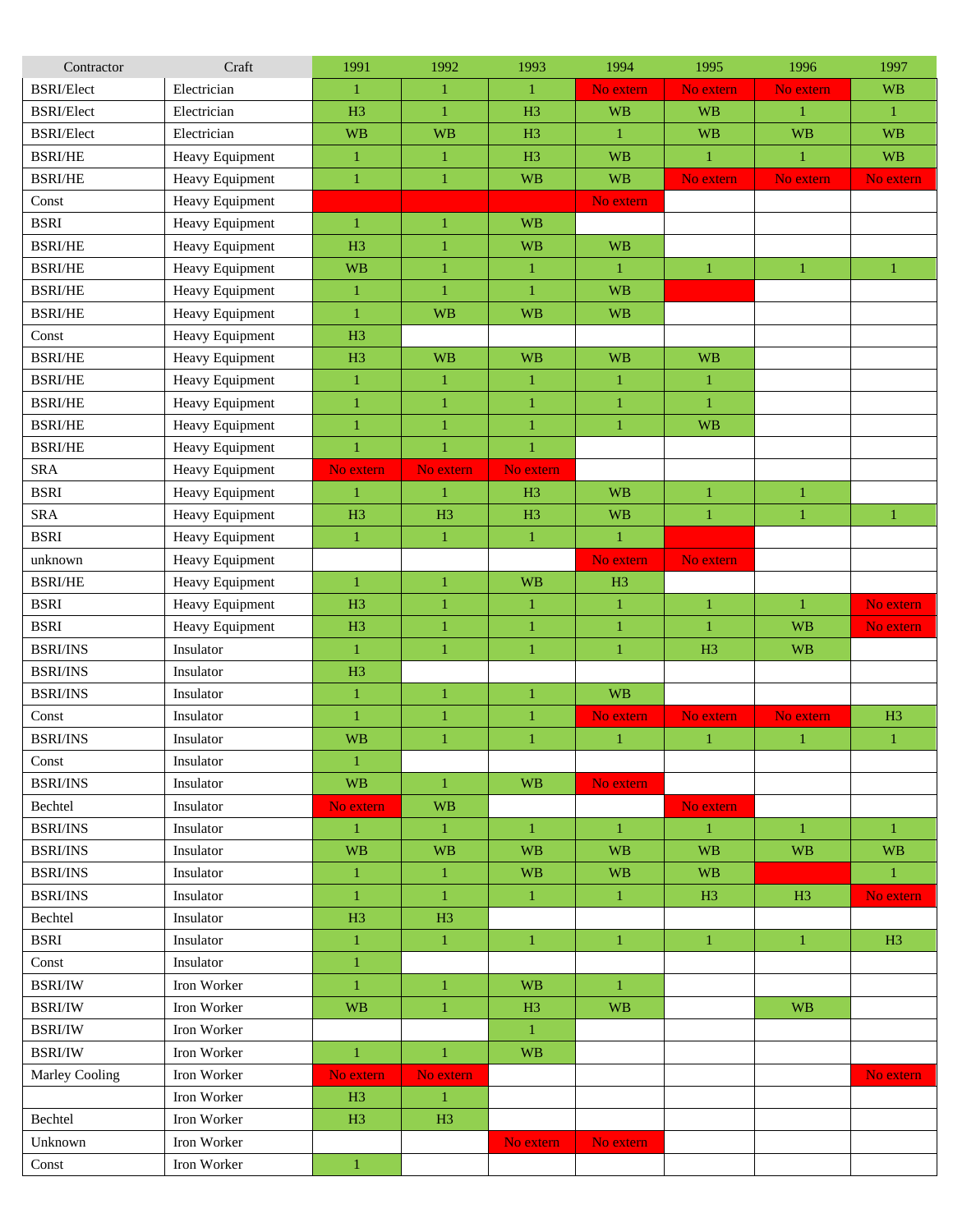| Contractor             | Craft       | 1991           | 1992           | 1993           | 1994           | 1995           | 1996           | 1997           |
|------------------------|-------------|----------------|----------------|----------------|----------------|----------------|----------------|----------------|
| Const                  | Iron Worker | 1              |                |                |                |                |                |                |
| <b>BSRI</b>            | Iron Worker | $\mathbf{1}$   | $\mathbf{1}$   | <b>WB</b>      | <b>WB</b>      |                |                |                |
| <b>BSRI</b>            | Iron Worker | <b>WB</b>      | No extern      | <b>WB</b>      | No extern      | <b>WB</b>      |                |                |
| <b>BSRI</b>            | Iron Worker | $\mathbf{1}$   | $\mathbf{1}$   | $\mathbf{1}$   | $\mathbf{1}$   | $\mathbf{1}$   | 1              | $\mathbf{1}$   |
| Const                  | Iron Worker | H <sub>3</sub> |                |                |                |                |                |                |
| SSRI & Step Inc        | Iron Worker | $\mathbf{1}$   | $\mathbf{1}$   |                |                |                | <b>WB</b>      | <b>WB</b>      |
| Const                  | Iron Worker | H <sub>3</sub> | $\mathbf{1}$   |                |                |                |                |                |
| Const                  | Laborer     | $\mathbf{1}$   |                |                |                |                |                |                |
| BSRI/Labor             | Laborer     | <b>WB</b>      | $\mathbf{1}$   | <b>WB</b>      |                |                |                |                |
| Handyman               | Laborer     | <b>WB</b>      |                |                |                |                |                |                |
| BSRI/Labor             | Laborer     |                |                |                |                | H <sub>3</sub> |                |                |
| <b>BSRI</b>            | Laborer     | $\mathbf{1}$   | $\mathbf{1}$   |                |                |                |                |                |
| BSRI/Labor             | Laborer     | <b>WB</b>      | <b>WB</b>      | <b>WB</b>      | <b>WB</b>      | <b>WB</b>      |                |                |
| BSRI/Labor             | Laborer     | $\mathbf{1}$   | $\mathbf{1}$   | $\mathbf{1}$   | <b>WB</b>      | <b>WB</b>      | <b>WB</b>      |                |
| <b>BSRI</b>            | Laborer     | <b>WB</b>      | $\mathbf{1}$   |                |                |                |                |                |
| BSRI/Labor             | Laborer     | H <sub>3</sub> | $\mathbf{1}$   | <b>WB</b>      |                |                |                |                |
| BSRI/Labor             | Laborer     | $\mathbf{1}$   | $\mathbf{1}$   | <b>WB</b>      | <b>WB</b>      | <b>WB</b>      | No extern      | No extern      |
| BSRI/Labor             | Laborer     | $\mathbf{1}$   | $\mathbf{1}$   | H <sub>3</sub> | <b>WB</b>      | $\mathbf{1}$   | $\mathbf{1}$   | $\mathbf{1}$   |
| Const                  | Laborer     | <b>WB</b>      | No extern      | No extern      |                |                |                |                |
| BSRI/Labor             | Laborer     | $\mathbf{1}$   | $\mathbf{1}$   | $\mathbf{1}$   | 1              | $\mathbf{1}$   |                |                |
| Const                  | Laborer     | H <sub>3</sub> | H <sub>3</sub> |                |                |                |                |                |
| BSRI/Labor             | Laborer     | $\mathbf{1}$   | $\mathbf{1}$   | $\mathbf{1}$   | $\mathbf{1}$   | $\mathbf{1}$   |                |                |
| Defender               | Laborer     | <b>WB</b>      | <b>WB</b>      | <b>WB</b>      | No extern      |                |                |                |
| BSRI/Labor             | Laborer     | H <sub>3</sub> | $\mathbf{1}$   | H <sub>3</sub> | <b>WB</b>      | H <sub>3</sub> | H <sub>3</sub> | H <sub>3</sub> |
| BSRI/Labor             | Laborer     | $\mathbf{1}$   | $\mathbf{1}$   | 1              | $\mathbf{1}$   | $\mathbf{1}$   | $\mathbf{1}$   | $\mathbf{1}$   |
| BSRI/Labor             | Laborer     | $\mathbf{1}$   | $\mathbf{1}$   | H <sub>3</sub> | $\mathbf{1}$   | $\mathbf{1}$   | H <sub>3</sub> | $\mathbf{1}$   |
| unknown                | Laborer     |                | No extern      | No extern      | No extern      | No extern      | No extern      |                |
| Const                  | Laborer     | <b>WB</b>      |                |                |                |                |                | No extern      |
| Const                  | Laborer     | <b>WB</b>      |                |                |                |                |                |                |
| unknown                | Laborer     |                |                |                |                |                |                |                |
| BSRI/Labor             | Laborer     | $\mathbf{1}$   | <b>WB</b>      | $\mathbf{1}$   | 1              | $\mathbf{1}$   |                |                |
| BSRI/Labor             | Laborer     | 1              | 1              |                |                |                |                |                |
| <b>BSRI</b>            | Laborer     |                | <b>WB</b>      | <b>WB</b>      | H <sub>3</sub> | H <sub>3</sub> | $\mathbf{1}$   | <b>WB</b>      |
| <b>BSRI</b>            | Laborer     | $\mathbf{1}$   | $\mathbf{1}$   |                | <b>WB</b>      |                |                |                |
| Const                  | Laborer     | $\mathbf{1}$   |                |                |                |                |                |                |
| <b>Bell Alantic</b>    | Laborer     | No extern      | No extern      | No extern      | No extern      | No extern      | No extern      | No extern      |
| BSRI/Laborer           | Laborer     | $\mathbf{1}$   | $\mathbf{1}$   | <b>WB</b>      | H3             | <b>WB</b>      |                |                |
| unknown                | Laborer     | No extern      | No extern      | No extern      | No extern      | No extern      | No extern      | No extern      |
| Bechtel                | Laborer     | H3             | No extern      | <b>WB</b>      |                |                |                |                |
| Const                  | Laborer     | H <sub>3</sub> |                |                |                |                |                |                |
| Diversco               | Laundry     | <b>WB</b>      | <b>WB</b>      | <b>WB</b>      | <b>WB</b>      | $\mathbf{1}$   | $\mathbf{1}$   | <b>WB</b>      |
| laundry                | Laundry     | No extern      | No extern      | No extern      | No extern      | No extern      |                |                |
| <b>BSRI</b>            | Laundry     |                |                |                |                | <b>WB</b>      |                |                |
| BSRI/Machinist         | Machinist   | No extern      | <b>WB</b>      | No extern      | <b>WB</b>      |                | H3             | H3             |
| BSRI/Machinist         | Machinist   | No extern      | <b>WB</b>      | <b>WB</b>      | <b>WB</b>      | <b>WB</b>      |                |                |
| <b>BSRI/Millwright</b> | Millwright  | $\mathbf{1}$   | H <sub>3</sub> | <b>WB</b>      |                |                |                |                |
| <b>BSRI/Millwright</b> | Millwright  | $\mathbf{1}$   | $\mathbf{1}$   | $\mathbf{1}$   | $\mathbf{1}$   | $\mathbf{1}$   |                |                |
| <b>BSRI/Millwright</b> | Millwright  | $\mathbf{1}$   | $\mathbf{1}$   | $\,1\,$        | $\mathbf{1}$   | $\,1\,$        | No extern      |                |
| <b>BSRI/Millwright</b> | Millwright  | H3             | $\mathbf{1}$   | $\mathbf{1}$   | $\mathbf{1}$   | $\mathbf{1}$   | $\mathbf{1}$   | $\mathbf{1}$   |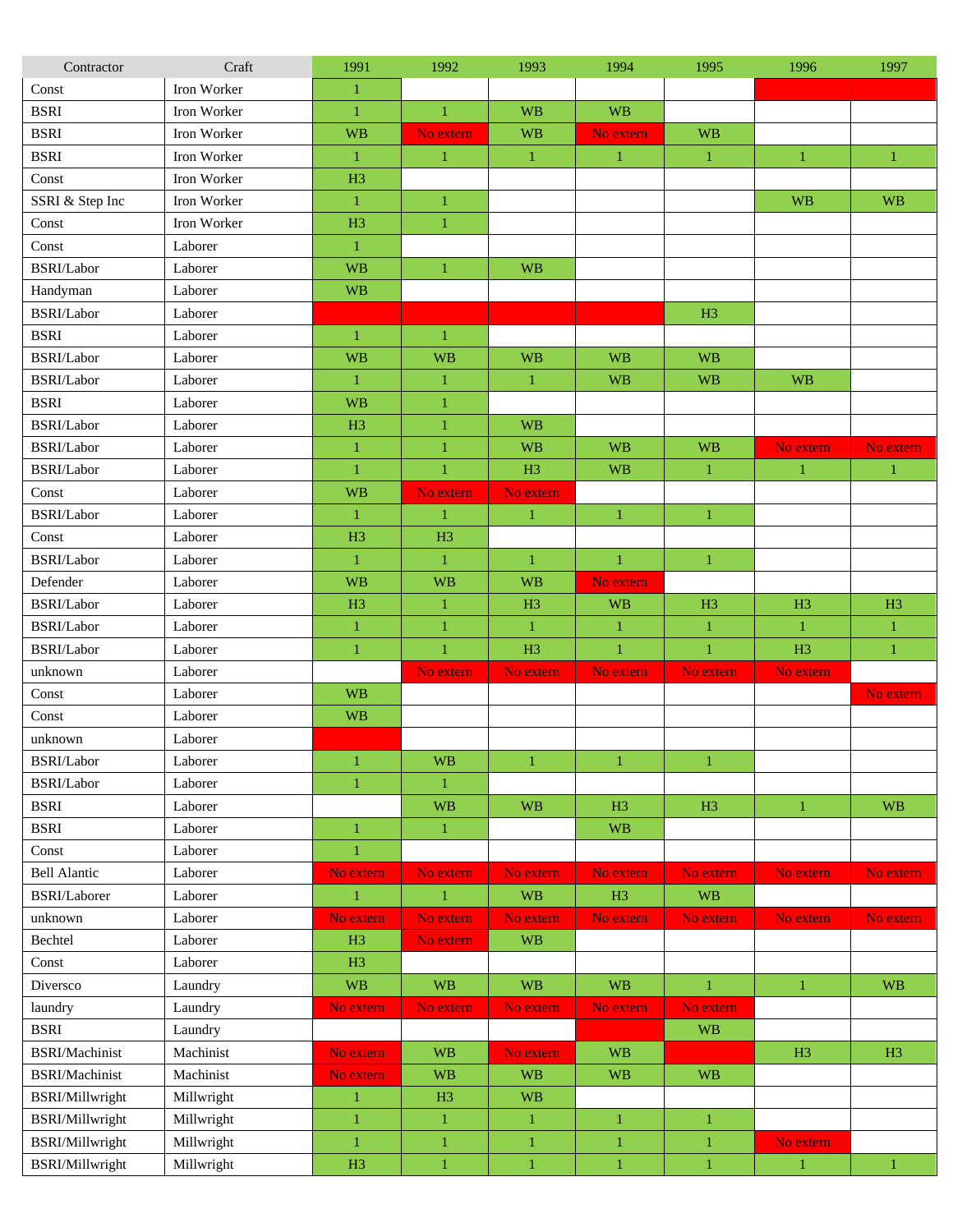| Contractor                | Craft      | 1991           | 1992           | 1993             | 1994           | 1995           | 1996         | 1997         |
|---------------------------|------------|----------------|----------------|------------------|----------------|----------------|--------------|--------------|
| <b>BSRI/Millwright</b>    | Millwright | $\mathbf{1}$   | <b>WB</b>      | $\mathbf{1}$     |                |                |              |              |
| $\mathop{\mathsf{Const}}$ | Millwright | $\mathbf{1}$   |                |                  |                |                |              |              |
| <b>BSRI/Millwright</b>    | Millwright | 1              | $\mathbf{1}$   |                  | 1              | $\mathbf{1}$   | $\mathbf{1}$ | $\mathbf{1}$ |
| <b>BSRI</b>               | Millwright | 1              | $\mathbf{1}$   | H <sub>3</sub>   |                |                |              |              |
| Const                     | Millwright | 1              |                |                  |                |                |              |              |
| <b>BSRI</b>               | Millwright |                | $\mathbf{1}$   | $\mathbf{1}$     | <b>WB</b>      | $\mathbf{1}$   | <b>WB</b>    | <b>WB</b>    |
| <b>BSRI</b>               | Millwright | No extern      | H <sub>3</sub> | <b>WB</b>        |                |                |              |              |
| Const                     | Painter    | No extern      | No extern      | No extern        |                |                |              |              |
| Const                     | Painter    | $\mathbf{1}$   | $\mathbf{1}$   | $\mathbf{1}$     |                |                |              |              |
| <b>BSRI/Paint</b>         | Painter    | $\mathbf{1}$   | $\mathbf{1}$   | $\mathbf{1}$     | H <sub>3</sub> | H <sub>3</sub> | $\mathbf{1}$ | H3           |
| <b>BSRI/Paint</b>         | Painter    | 1              | $\mathbf{1}$   | <b>WB</b>        |                |                | No extern    |              |
| <b>BSRI/Paint</b>         | Painter    | $\mathbf{1}$   | $\,1\,$        |                  |                |                |              |              |
| <b>BSRI/Paint</b>         | Painter    | $\mathbf{1}$   | $\mathbf{1}$   | $\mathbf{1}$     |                |                |              |              |
| <b>BSRI</b>               | Painter    | H <sub>3</sub> | $\mathbf{1}$   | $\mathbf{1}$     |                |                |              |              |
| <b>BSRI/Paint</b>         | Painter    | $\mathbf{1}$   | $\mathbf{1}$   | $\mathbf{1}$     | $\mathbf{1}$   | $\mathbf{1}$   | <b>WB</b>    |              |
| <b>BSRI</b>               | Painter    | $\mathbf{1}$   | $\mathbf{1}$   | $\mathbf{1}$     | <b>WB</b>      | <b>WB</b>      | $\mathbf{1}$ | $\mathbf{1}$ |
| <b>BSRI</b>               | Painter    | $\mathbf{1}$   | $\mathbf{1}$   | $\mathbf{1}$     | $\mathbf{1}$   | $\mathbf{1}$   | No extern    | No extern    |
| Const                     | Painter    |                |                |                  | No extern      | No extern      |              |              |
|                           | Painter    | 1              | $\mathbf{1}$   | $\mathbf{1}$     | 1              | <b>WB</b>      | <b>WB</b>    |              |
| MK/Pipe                   | Pipefitter | $\mathbf{1}$   | No extern      |                  |                |                |              |              |
|                           | Pipefitter | $\mathbf{1}$   | H3             | <b>WB</b>        | <b>WB</b>      | <b>WB</b>      | <b>WB</b>    |              |
| BSRI/E&PD                 | Pipefitter | $\mathbf{1}$   | $\mathbf{1}$   | $\mathbf{1}$     | $\mathbf{1}$   | $\mathbf{1}$   | $\mathbf{1}$ |              |
| <b>BSRI-CMP</b>           |            |                |                |                  |                |                |              |              |
|                           | Pipefitter | 1              | $\mathbf{1}$   | <b>WB</b>        | <b>WB</b>      | <b>WB</b>      | <b>WB</b>    | <b>WB</b>    |
| Pipe                      | Pipefitter | 1              |                |                  |                |                |              |              |
| MK/Pipe                   | Pipefitter | 1              | $\mathbf{1}$   | $\mathbf{1}$     | $\mathbf{1}$   | $\mathbf{1}$   | <b>WB</b>    | No extern    |
| Pipe                      | Pipefitter | $\mathbf{1}$   |                |                  |                |                |              |              |
| <b>BSRI/Pipe</b>          | Pipefitter | $\mathbf{1}$   | $\mathbf{1}$   | $\mathbf{1}$     | $\mathbf{1}$   | $\mathbf{1}$   | $\mathbf{1}$ | H3           |
| <b>BSRI/Pipe</b>          | Pipefitter | $\mathbf{1}$   | $\mathbf{1}$   | $\mathbf{1}$     |                |                |              |              |
| Pipe                      | Pipefitter | $\mathbf{1}$   |                |                  |                |                |              |              |
| <b>BSRI/Pipe</b>          | Pipefitter | <b>WB</b>      | $\mathbf{1}$   | H <sub>3</sub>   |                |                |              |              |
| <b>BSRI/Pipe</b>          | Pipefitter | <b>WB</b>      |                |                  |                | <b>WB</b>      |              |              |
| MK Ferguson               | Pipefitter | H3             | H3             | $\mathbf{1}$     | No extern      | No extern      |              |              |
| <b>BSRI/Pipe</b>          | Pipefitter |                |                |                  |                |                | <b>WB</b>    | No extern    |
| <b>BSRI/Pipe</b>          | Pipefitter | $\mathbf{1}$   | $\mathbf{1}$   | $\mathbf{1}$     | $\mathbf{1}$   | $\mathbf{1}$   | $\mathbf{1}$ | $\mathbf{1}$ |
| <b>BSRI/Pipe</b>          | Pipefitter | $\,1$          | $\,1\,$        | $\mathbf{1}$     | 1              | $\mathbf{1}$   | 1            |              |
| <b>BSRI/Pipe</b>          | Pipefitter |                | $\mathbf{1}$   | <b>WB</b>        | <b>WB</b>      |                | <b>WB</b>    | <b>WB</b>    |
| Const                     | Pipefitter | $\mathbf{1}$   |                |                  |                |                |              |              |
| <b>BSRI/Pipe</b>          | Pipefitter | $\mathbf{1}$   | $\mathbf{1}$   | $\mathbf{1}$     | $\mathbf{1}$   | $\mathbf{1}$   | $\mathbf{1}$ | $\mathbf{1}$ |
| Const                     | Pipefitter |                |                |                  |                |                |              |              |
| <b>BSRI/Pipe</b>          | Pipefitter | $\mathbf{1}$   | $\,1\,$        | H3               | H3             | H3             | $\mathbf{1}$ | $\mathbf{1}$ |
| <b>BSRI/Pipe</b>          | Pipefitter | $\mathbf{1}$   | $\mathbf{1}$   | $\mathbf{1}$     | $\mathbf{1}$   | $\,1\,$        | No extern    |              |
| <b>BSRI/Pipe</b>          | Pipefitter | H3             | H3             | H3               |                |                |              |              |
| <b>BSRI/Pipe</b>          | Pipefitter | H3             | H3             |                  | <b>WB</b>      | $\mathbf{1}$   | $\mathbf{1}$ | $\mathbf{1}$ |
| Const                     | Pipefitter | $\mathbf{1}$   | $\,1\,$        |                  |                |                |              |              |
| <b>BSRI/Pipe</b>          | Pipefitter | <b>WB</b>      | $\,1\,$        | $\boldsymbol{1}$ | No extern      | <b>WB</b>      | <b>WB</b>    |              |
| <b>BSRI</b>               | Pipefitter |                |                |                  | No extern      |                |              |              |
| <b>BSRI/Pipe</b>          | Pipefitter | $\mathbf{1}$   |                | H3               | <b>WB</b>      | No extern      | $\mathbf{1}$ |              |
| <b>BSRI/Pipe</b>          | Pipefitter | $\mathbf{1}$   | H3             | $\mathbf{1}$     | <b>WB</b>      | No extern      | <b>WB</b>    | $\mathbf{1}$ |
| <b>BSRI/Pipe</b>          | Pipefitter | $\mathbf{1}$   | $\,1\,$        | $\,1\,$          | $\mathbf{1}$   | <b>WB</b>      | $\,1\,$      | $\,1\,$      |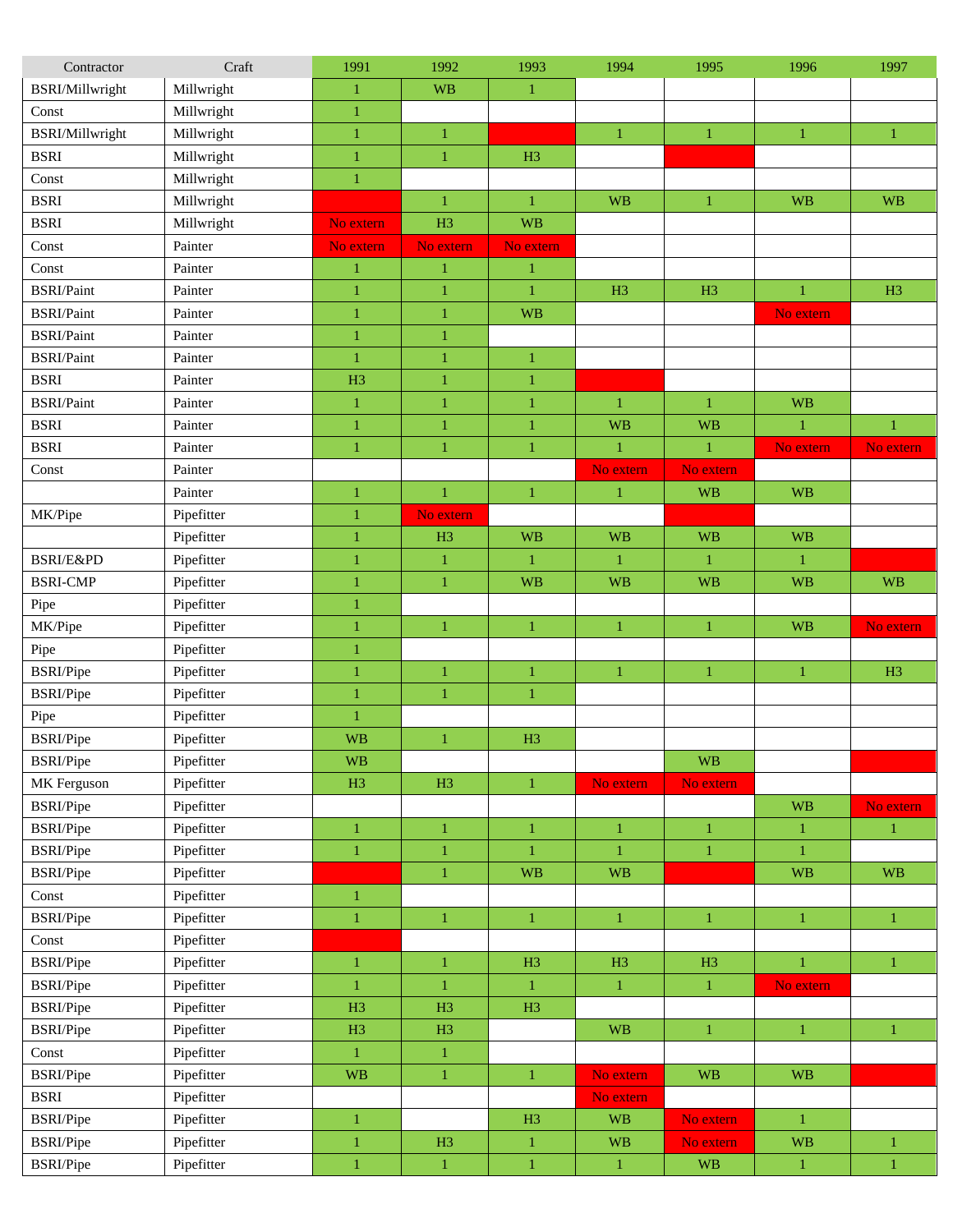| Contractor                                  | Craft       | 1991           | 1992           | 1993           | 1994           | 1995           | 1996           | 1997         |
|---------------------------------------------|-------------|----------------|----------------|----------------|----------------|----------------|----------------|--------------|
| Const                                       | Pipefitter  | 1              |                |                |                |                |                |              |
| <b>BSRI/Pipe</b>                            | Pipefitter  | 1              | $\mathbf{1}$   | $\mathbf{1}$   | $\mathbf{1}$   | $\mathbf{1}$   | $\mathbf{1}$   | $\mathbf{1}$ |
| <b>BSRI/Pipe</b>                            | Pipefitter  | H <sub>3</sub> | $\mathbf{1}$   | H <sub>3</sub> | H <sub>3</sub> | <b>WB</b>      | <b>WB</b>      | <b>WB</b>    |
| unknown                                     | Pipefitter  |                |                |                |                | No extern      | No extern      |              |
| <b>BSRI/Pipe</b>                            | Pipefitter  | 1              | $\mathbf{1}$   | $\mathbf{1}$   | $\mathbf{1}$   | <b>WB</b>      | <b>WB</b>      | $\mathbf{1}$ |
| <b>BSRI/Pipe</b>                            | Pipefitter  | $\mathbf{1}$   | <b>WB</b>      | <b>WB</b>      | <b>WB</b>      | <b>WB</b>      | <b>WB</b>      | $\mathbf{1}$ |
| MK Ferguson                                 | Pipefitter  |                | $\mathbf{1}$   |                |                | No extern      | No extern      |              |
| <b>BSRI/Pipe</b>                            | Pipefitter  |                |                |                |                | <b>WB</b>      | <b>WB</b>      | No extern    |
| Const                                       | Pipefitter  |                |                |                |                |                |                |              |
| <b>BSRI/Pipe</b>                            | Pipefitter  | 1              | $\mathbf{1}$   | $\mathbf{1}$   | $\mathbf{1}$   | H <sub>3</sub> | H <sub>3</sub> | 1            |
| <b>BSRI/Pipe</b>                            | Pipefitter  | <b>WB</b>      | <b>WB</b>      | <b>WB</b>      |                |                |                |              |
| Const                                       | Pipefitter  | $\mathbf{1}$   | H <sub>3</sub> | H <sub>3</sub> |                |                |                |              |
| Const                                       | Pipefitter  | H <sub>3</sub> |                |                |                |                |                |              |
| Const                                       | Pipefitter  | 1              |                |                |                |                |                |              |
| <b>BSRI/Pipe</b>                            | Pipefitter  |                |                |                | <b>WB</b>      | <b>WB</b>      | $\mathbf{1}$   | $\mathbf{1}$ |
| Const                                       | Pipefitter  | 1              |                |                |                |                |                |              |
| <b>BSRI/Pipe</b>                            | Pipefitter  | H <sub>3</sub> | $\mathbf{1}$   | $\mathbf{1}$   | $\mathbf{1}$   | $\mathbf{1}$   | <b>WB</b>      |              |
| <b>BSRI</b>                                 | Pipefitter  | H <sub>3</sub> |                |                | <b>WB</b>      | <b>WB</b>      |                |              |
| Const                                       | Pipefitter  | H <sub>3</sub> |                |                |                |                |                |              |
| <b>BSRI/Pipe</b>                            | Pipefitter  | No extern      |                |                | <b>WB</b>      | $\mathbf{1}$   | $\mathbf{1}$   | 1            |
| Const                                       | Pipefitter  | 1              |                |                |                |                |                |              |
| Const                                       | Pipefitter  | 1              |                |                |                |                |                |              |
| <b>BSRI</b>                                 | Pipefitter  | $\mathbf{1}$   | $\mathbf{1}$   | $\mathbf{1}$   | $\mathbf{1}$   | $\mathbf{1}$   | <b>WB</b>      | No extern    |
| <b>BSRI</b>                                 | Pipefitter  | $\mathbf{1}$   | $\mathbf{1}$   | $\mathbf{1}$   | $\mathbf{1}$   | $\mathbf{1}$   | H <sub>3</sub> | H3           |
| <b>BSRI</b>                                 | Pipefitter  | <b>WB</b>      | $\mathbf{1}$   | <b>WB</b>      | No extern      | <b>WB</b>      | No extern      |              |
| <b>BSRI</b>                                 | Pipefitter  |                | $\mathbf{1}$   | $\mathbf{1}$   | $\mathbf{1}$   | $\mathbf{1}$   | $\mathbf{1}$   |              |
| <b>BSRI</b>                                 | Pipefitter  | No extern      | <b>WB</b>      | <b>WB</b>      | <b>WB</b>      |                |                |              |
| MK Ferguson                                 | Pipefitter  | No extern      | No extern      |                |                |                |                |              |
| <b>BB</b> Alejo                             | Pipefitter  | No extern      |                |                |                |                |                |              |
| <b>BSRI</b>                                 | Pipefitter  | No extern      |                |                |                |                |                |              |
| <b>BSRI</b>                                 | Pipefitter  | 1              | $\mathbf{1}$   | 1              | No extern      | No extern      | <b>WB</b>      | <b>WB</b>    |
| Const                                       | Pipefitter  | $\mathbf{1}$   |                | 1              |                |                |                |              |
| Const                                       | Pipefitter  | $\,1$          |                |                |                |                |                |              |
| <b>BSRI/Pipe</b>                            | Pipefitter  |                | <b>WB</b>      | <b>WB</b>      | No extern      | <b>WB</b>      | <b>WB</b>      |              |
| <b>BSRI</b>                                 | Pipefitter  | H3             |                |                |                |                | <b>WB</b>      | <b>WB</b>    |
| <b>BSRI/Pipe</b>                            | Pipefitter  | $\mathbf{1}$   | $\mathbf{1}$   | No extern      | No extern      | <b>WB</b>      | <b>WB</b>      | <b>WB</b>    |
| <b>BSRI/Pipe</b>                            | Pipefitter  | $\mathbf{1}$   | H <sub>3</sub> | $\mathbf{1}$   | <b>WB</b>      | <b>WB</b>      |                |              |
| <b>BSRI/Pipe</b>                            | Pipefitter  | $\mathbf{1}$   | $\mathbf{1}$   | $\mathbf{1}$   | $\mathbf{1}$   | $\mathbf{1}$   | $\mathbf{1}$   | <b>WB</b>    |
| <b>BSRI/Pipe</b>                            | Pipefitter  | $\mathbf{1}$   | $\mathbf{1}$   | $\mathbf{1}$   |                |                |                |              |
| <b>BSRI/Pipe</b>                            | Pipefitter  |                | <b>WB</b>      | H3             |                | <b>WB</b>      | <b>WB</b>      |              |
| unknown                                     | Roofer      |                | No extern      |                | No extern      | No extern      | No extern      |              |
| <b>BSRI/SM</b>                              | Sheet Metal | $\mathbf{1}$   | $\mathbf{1}$   | $\,1\,$        |                |                |                |              |
| <b>BSRI/CMR</b>                             | Sheet Metal |                | $\mathbf{1}$   | $\mathbf{1}$   | $\mathbf{1}$   | $\mathbf{1}$   | $\mathbf{1}$   | $\mathbf{1}$ |
| <b>BSRI/SM</b>                              | Sheet Metal | $\mathbf{1}$   | $\mathbf{1}$   | $\mathbf{1}$   | $\mathbf{1}$   | $\mathbf{1}$   | 1              | $\mathbf{1}$ |
| <b>BSRI/SM</b>                              | Sheet Metal | $\mathbf{1}$   | $\mathbf{1}$   | $\mathbf{1}$   | $\mathbf{1}$   | $\mathbf{1}$   | H3             | H3           |
| $\operatorname{BSRI}/\!\!\operatorname{SM}$ | Sheet Metal | $\mathbf{1}$   | $\mathbf{1}$   | $\mathbf{1}$   | $\mathbf{1}$   | $\mathbf{1}$   |                |              |
| <b>BSRI/SM</b>                              | Sheet Metal | $\mathbf{1}$   | <b>WB</b>      | $\mathbf{1}$   | $\mathbf{1}$   | $\,1\,$        |                |              |
| unknown                                     | Sheet Metal |                |                |                |                | No extern      | No extern      | No extern    |
| BSRI/SM                                     | Sheet Metal |                |                |                | <b>WB</b>      | <b>WB</b>      | $\mathbf{1}$   | $\mathbf{1}$ |